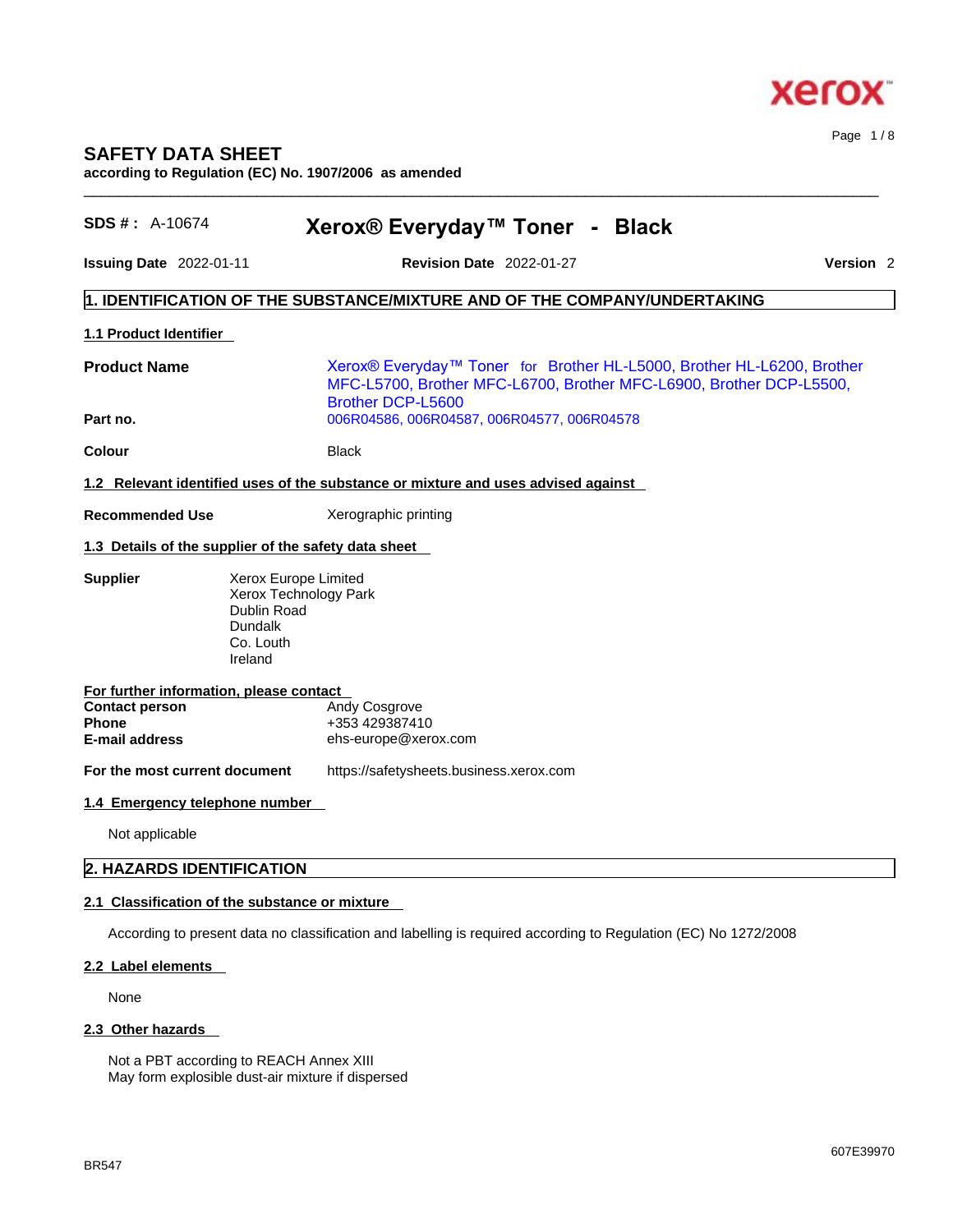Page 2 / 8

**Xero** 

# **SDS # :** A-10674 **Xerox® Everyday™ Toner - Black**

 $\_$  ,  $\_$  ,  $\_$  ,  $\_$  ,  $\_$  ,  $\_$  ,  $\_$  ,  $\_$  ,  $\_$  ,  $\_$  ,  $\_$  ,  $\_$  ,  $\_$  ,  $\_$  ,  $\_$  ,  $\_$  ,  $\_$  ,  $\_$  ,  $\_$  ,  $\_$  ,  $\_$  ,  $\_$  ,  $\_$  ,  $\_$  ,  $\_$  ,  $\_$  ,  $\_$  ,  $\_$  ,  $\_$  ,  $\_$  ,  $\_$  ,  $\_$  ,  $\_$  ,  $\_$  ,  $\_$  ,  $\_$  ,  $\_$  ,

**Issuing Date** 2022-01-11 **Revision Date** 2022-01-27 **Version** 2

 $\_$  ,  $\_$  ,  $\_$  ,  $\_$  ,  $\_$  ,  $\_$  ,  $\_$  ,  $\_$  ,  $\_$  ,  $\_$  ,  $\_$  ,  $\_$  ,  $\_$  ,  $\_$  ,  $\_$  ,  $\_$  ,  $\_$  ,  $\_$  ,  $\_$  ,  $\_$  ,  $\_$  ,  $\_$  ,  $\_$  ,  $\_$  ,  $\_$  ,  $\_$  ,  $\_$  ,  $\_$  ,  $\_$  ,  $\_$  ,  $\_$  ,  $\_$  ,  $\_$  ,  $\_$  ,  $\_$  ,  $\_$  ,  $\_$  ,

#### **3. COMPOSITION/INFORMATION ON INGREDIENTS**

#### **3.2 Mixtures**

| <b>Chemical Name</b>       | Weight % | <b>CAS No.</b> | <b>EC-No</b> | <b>Classification (Reg.)</b><br>1272/2008) | Hazard<br><b>Statements</b> | <b>REACH Registration</b><br>Number |
|----------------------------|----------|----------------|--------------|--------------------------------------------|-----------------------------|-------------------------------------|
| Styrene/acrylate copolymer | 70-80    | 25767-47-9     | Not listed   | $- -$                                      | $\overline{\phantom{m}}$    | $\sim$ $\sim$                       |
| Polypropylene wax          | $5 - 15$ | 9003-07-0      | Not listed   | $- -$                                      | $- -$                       | $- -$                               |
| Carbon black               | $3 - 10$ | 1333-86-4      | 215-609-9    | $- -$                                      | $- -$                       | 01-2119384822-32-0065               |
| Amorphous silica           |          | 7631-86-9      | 231-545-4    | $- -$                                      | $- -$                       | $- -$                               |

#### **Note**

"--" indicates no classification or hazard statements apply. Components marked as "Not Listed" are exempt from registration. Where no REACH registration number is listed, it is considered confidential to the Only Representative.

#### **4. FIRST AID MEASURES**

#### **4.1 Description of first aid measures**

| Eye contact<br>continue flushing for at least 15 minutes | Immediately flush with plenty of water. After initial flushing, remove any contact lenses and |
|----------------------------------------------------------|-----------------------------------------------------------------------------------------------|
|                                                          |                                                                                               |
| Wash skin with soap and water<br><b>Skin contact</b>     |                                                                                               |
| Move to fresh air<br><b>Inhalation</b>                   |                                                                                               |
| <b>Ingestion</b>                                         | Rinse mouth with water and afterwards drink plenty of water or milk                           |

| <b>Acute toxicity</b>   |                                                       |
|-------------------------|-------------------------------------------------------|
| Eyes                    | No known effect                                       |
| <b>Skin</b>             | No known effect                                       |
| <b>Inhalation</b>       | No known effect                                       |
| Ingestion               | No known effect                                       |
| <b>Chronic effects</b>  |                                                       |
| <b>Chronic toxicity</b> | No known effects under normal use conditions          |
| <b>Main symptoms</b>    | Overexposure may cause:                               |
|                         | mild respiratory irritation similar to nuisance dust. |

#### **4.3 Indication of immediate medical attention and special treatment needed**

| <b>Protection of first-aiders</b> | No special protective equipment required |
|-----------------------------------|------------------------------------------|
| Notes to physician                | Treat symptomatically                    |

### **5. FIREFIGHTING MEASURES**

#### **5.1 Extinguishing media**

**Suitable extinguishing media** Use water spray or fog; do not use straight streams, Foam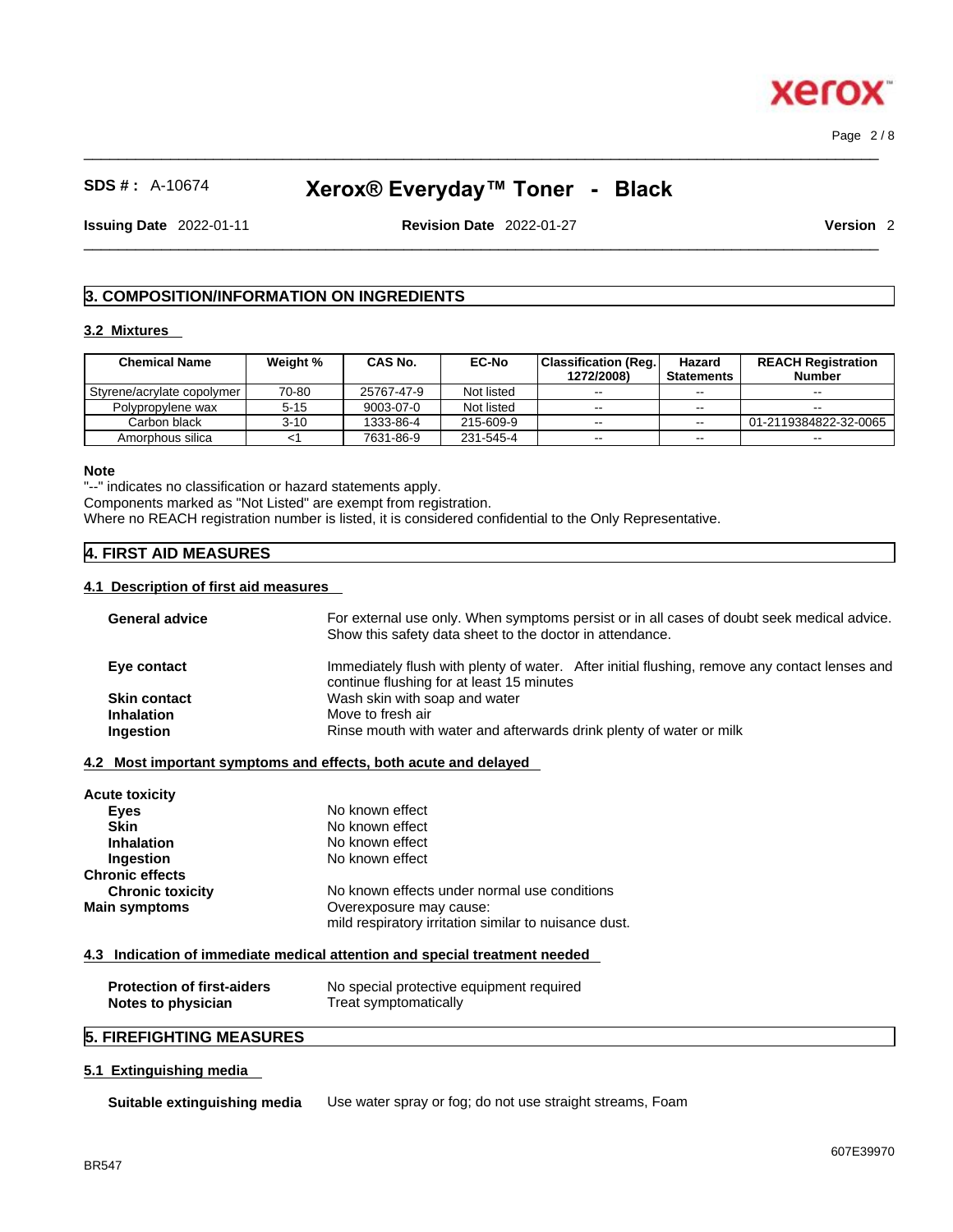Page 3 / 8

xerc

## **SDS # :** A-10674 **Xerox® Everyday™ Toner - Black**

 $\_$  ,  $\_$  ,  $\_$  ,  $\_$  ,  $\_$  ,  $\_$  ,  $\_$  ,  $\_$  ,  $\_$  ,  $\_$  ,  $\_$  ,  $\_$  ,  $\_$  ,  $\_$  ,  $\_$  ,  $\_$  ,  $\_$  ,  $\_$  ,  $\_$  ,  $\_$  ,  $\_$  ,  $\_$  ,  $\_$  ,  $\_$  ,  $\_$  ,  $\_$  ,  $\_$  ,  $\_$  ,  $\_$  ,  $\_$  ,  $\_$  ,  $\_$  ,  $\_$  ,  $\_$  ,  $\_$  ,  $\_$  ,  $\_$  ,

**Issuing Date** 2022-01-11 **Revision Date** 2022-01-27 **Version** 2

 $\_$  ,  $\_$  ,  $\_$  ,  $\_$  ,  $\_$  ,  $\_$  ,  $\_$  ,  $\_$  ,  $\_$  ,  $\_$  ,  $\_$  ,  $\_$  ,  $\_$  ,  $\_$  ,  $\_$  ,  $\_$  ,  $\_$  ,  $\_$  ,  $\_$  ,  $\_$  ,  $\_$  ,  $\_$  ,  $\_$  ,  $\_$  ,  $\_$  ,  $\_$  ,  $\_$  ,  $\_$  ,  $\_$  ,  $\_$  ,  $\_$  ,  $\_$  ,  $\_$  ,  $\_$  ,  $\_$  ,  $\_$  ,  $\_$  ,

**Unsuitable extinguishing media** Do not use a solid water stream as it may scatterand spread fire

#### **5.2 Special hazards arising from the substance or mixture**

Fine dust dispersed in air, in sufficient concentrations, and in the presence of an ignition source is a potential dust explosion hazard

#### **Hazardous combustion products**

Hazardous decomposition products due to incomplete combustion. Carbon oxides Nitrogen oxides (NOx)

#### **5.3 Advice for fire-fighters**

In the event of fire and/or explosion do not breathe fumes. Wear fire/flame resistant/retardant clothing. Use self-contained pressure-demand breathing apparatus if needed to prevent exposure to smoke or airborne toxins. Wear self-contained breathing apparatus and protective suit.

#### **Other information**

| <b>Flammability</b> | Not flammable  |
|---------------------|----------------|
| <b>Flash point</b>  | Not applicable |

#### **6. ACCIDENTAL RELEASE MEASURES**

#### **6.1 Personal precautions, protective equipment and emergency procedures**

Avoid breathing dust

#### **6.2 Environmental precautions**

Although toner is not an aquatic toxin, microplastics may be a physical hazard to aquatic life and should not be allowed to enter drains, sewers, or waterways

#### **6.3 Methods and material for containment and cleaning up**

| <b>Methods for containment</b> | Prevent dust cloud                                                                |
|--------------------------------|-----------------------------------------------------------------------------------|
| Methods for cleaning up        | Use a vacuum cleaner to remove excess, then wash with COLD water. Hot water fuses |
|                                | the toner making it difficult to remove                                           |

#### **6.4 Reference to other sections**

See section 12 for additional ecological information See Section 13 for additional information

#### **7. HANDLING AND STORAGE**

#### **7.1 Precautions for safe handling**

Handle in accordance with good industrial hygiene and safety practice, Avoid dust accumulation in enclosed space, Prevent dust cloud

**Hygiene measures** None under normal use conditions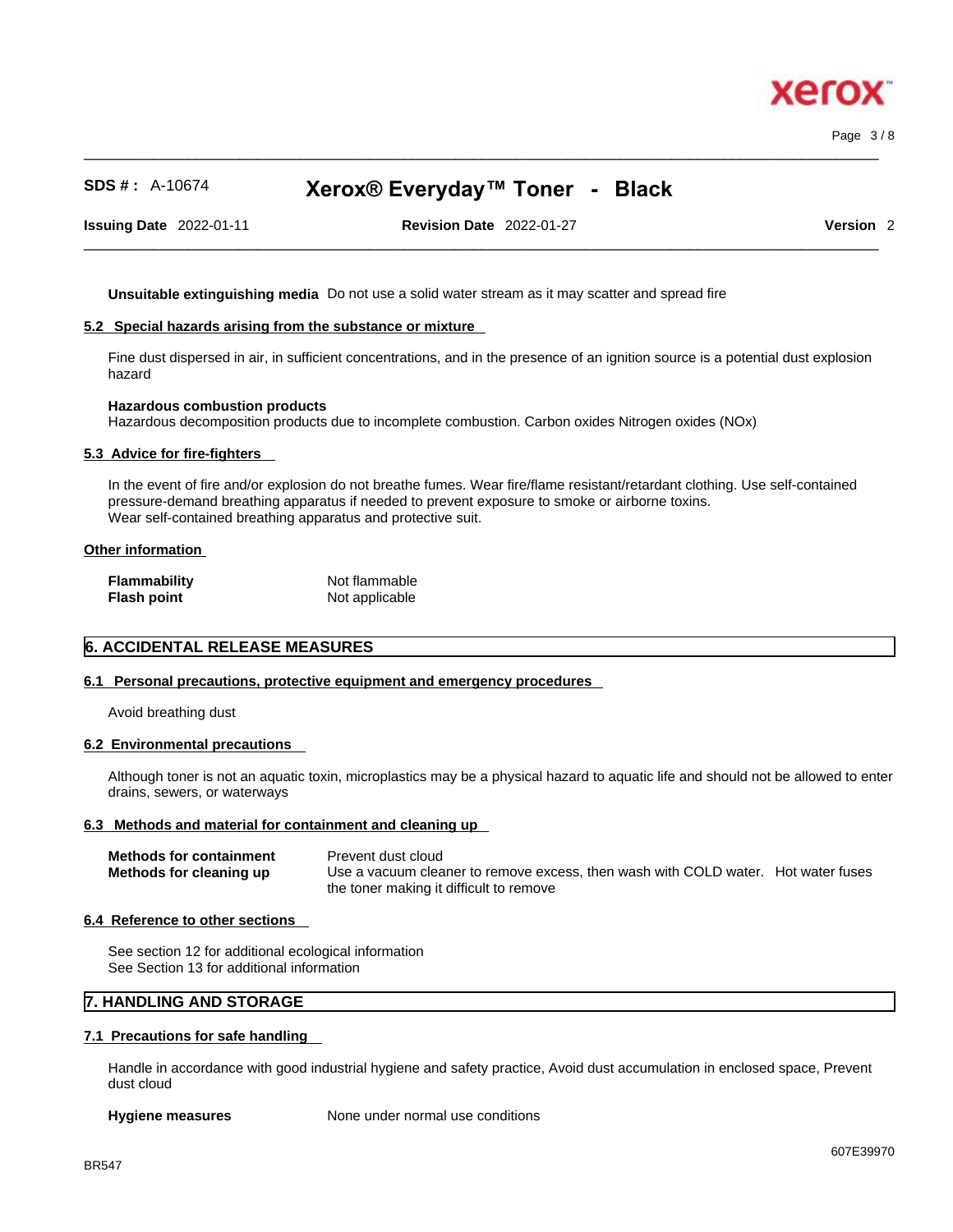# **SDS # :** A-10674 **Xerox® Everyday™ Toner - Black**

 $\_$  ,  $\_$  ,  $\_$  ,  $\_$  ,  $\_$  ,  $\_$  ,  $\_$  ,  $\_$  ,  $\_$  ,  $\_$  ,  $\_$  ,  $\_$  ,  $\_$  ,  $\_$  ,  $\_$  ,  $\_$  ,  $\_$  ,  $\_$  ,  $\_$  ,  $\_$  ,  $\_$  ,  $\_$  ,  $\_$  ,  $\_$  ,  $\_$  ,  $\_$  ,  $\_$  ,  $\_$  ,  $\_$  ,  $\_$  ,  $\_$  ,  $\_$  ,  $\_$  ,  $\_$  ,  $\_$  ,  $\_$  ,  $\_$  ,

 $\_$  ,  $\_$  ,  $\_$  ,  $\_$  ,  $\_$  ,  $\_$  ,  $\_$  ,  $\_$  ,  $\_$  ,  $\_$  ,  $\_$  ,  $\_$  ,  $\_$  ,  $\_$  ,  $\_$  ,  $\_$  ,  $\_$  ,  $\_$  ,  $\_$  ,  $\_$  ,  $\_$  ,  $\_$  ,  $\_$  ,  $\_$  ,  $\_$  ,  $\_$  ,  $\_$  ,  $\_$  ,  $\_$  ,  $\_$  ,  $\_$  ,  $\_$  ,  $\_$  ,  $\_$  ,  $\_$  ,  $\_$  ,  $\_$  ,

**Issuing Date** 2022-01-11 **Revision Date** 2022-01-27 **Version** 2

Page 4 / 8

#### **7.2 Conditions for safe storage, including any incompatibilities**

Keep container tightly closed in a dry and well-ventilated place, Store at room temperature

#### **7.3 Specific end uses**

Xerographic printing

#### **8. EXPOSURE CONTROLS/PERSONAL PROTECTION**

#### **8.1 Control parameters**

| <b>Xerox Exposure Limit</b><br><b>Xerox Exposure Limit</b> | $2.5 \text{ mg/m}^3$ (total dust)<br>$0.4 \text{ mg/m}^3$ (respirable dust) |  |
|------------------------------------------------------------|-----------------------------------------------------------------------------|--|
|                                                            |                                                                             |  |

**8.2 Exposure controls** 

| <b>Engineering measures</b> | None under normal use conditions |
|-----------------------------|----------------------------------|
|-----------------------------|----------------------------------|

**Personal protective equipment** 

| No special protective equipment required<br>No special protective equipment required<br>No special protective equipment required<br>No special protective equipment required<br>None under normal processing |
|--------------------------------------------------------------------------------------------------------------------------------------------------------------------------------------------------------------|
|                                                                                                                                                                                                              |

#### **Environmental Exposure Controls Environmental Exposure Controls**

Keep out of drains, sewers, ditches and waterways

#### **9. PHYSICAL AND CHEMICAL PROPERTIES**

#### **9.1 Information on basic physical and chemical properties**

| Appearance<br><b>Physical state</b><br>Colour                                       | Powder<br>Solid<br><b>Black</b> |                                                   | Odour<br><b>Odour threshold</b><br>рH | Faint<br>Not applicable<br>Not applicable |
|-------------------------------------------------------------------------------------|---------------------------------|---------------------------------------------------|---------------------------------------|-------------------------------------------|
| <b>Flash point</b>                                                                  |                                 | Not applicable                                    |                                       |                                           |
| <b>Melting / Freezing Point</b><br>Boiling point/boiling range<br>Softening point   |                                 | Not applicable<br>Not applicable<br>49 - 60 °C    | 120 - 140 $\degree$ F                 |                                           |
| <b>Evaporation rate</b><br><b>Flammability</b><br><b>Flammability Limits in Air</b> |                                 | Not applicable<br>Not flammable<br>Not applicable |                                       |                                           |
| <b>Explosive Limits</b>                                                             |                                 | No data available                                 |                                       |                                           |
| Vapour pressure                                                                     |                                 | Not applicable                                    |                                       |                                           |

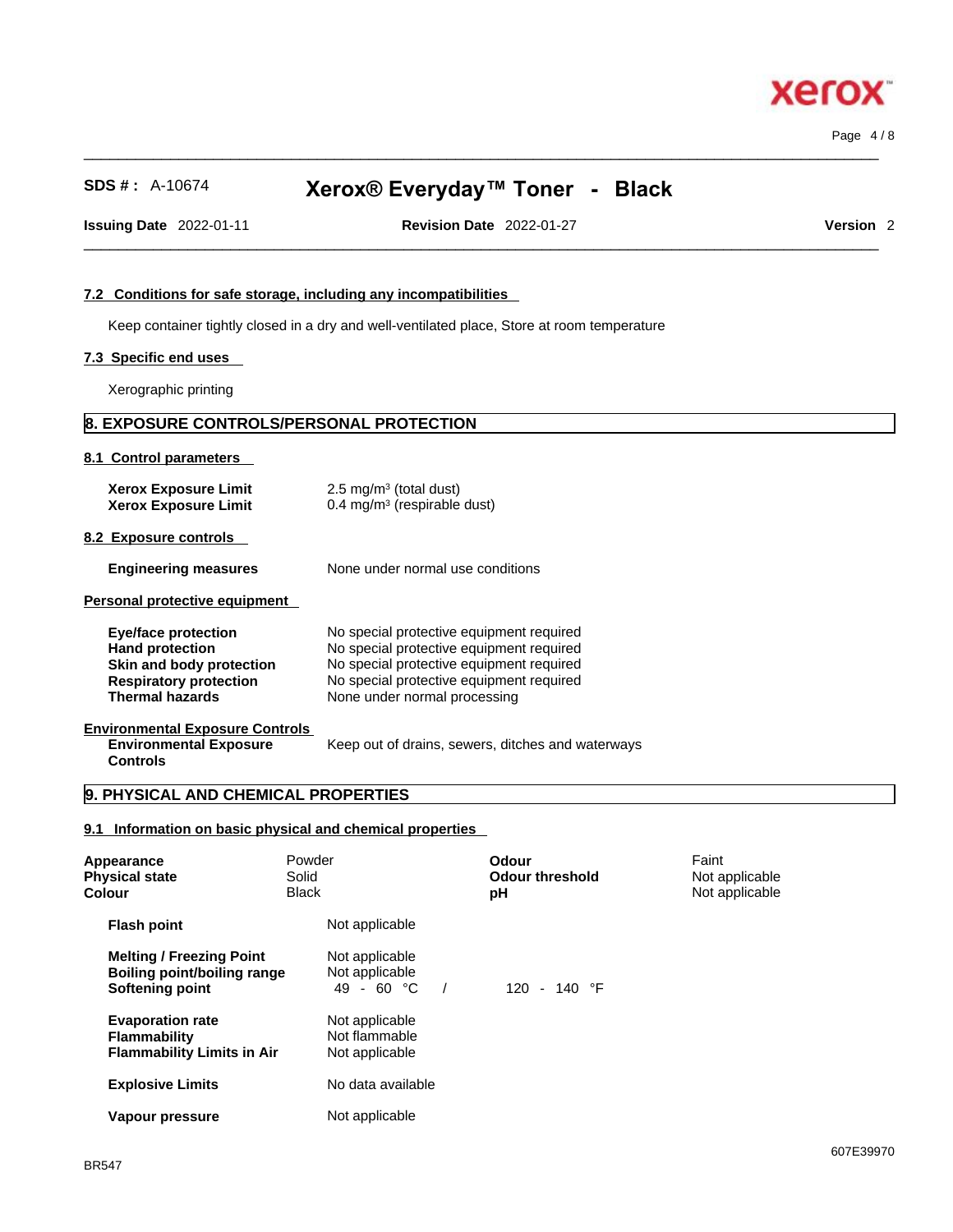

Page 5 / 8

# **SDS # :** A-10674 **Xerox® Everyday™ Toner - Black**

 $\_$  ,  $\_$  ,  $\_$  ,  $\_$  ,  $\_$  ,  $\_$  ,  $\_$  ,  $\_$  ,  $\_$  ,  $\_$  ,  $\_$  ,  $\_$  ,  $\_$  ,  $\_$  ,  $\_$  ,  $\_$  ,  $\_$  ,  $\_$  ,  $\_$  ,  $\_$  ,  $\_$  ,  $\_$  ,  $\_$  ,  $\_$  ,  $\_$  ,  $\_$  ,  $\_$  ,  $\_$  ,  $\_$  ,  $\_$  ,  $\_$  ,  $\_$  ,  $\_$  ,  $\_$  ,  $\_$  ,  $\_$  ,  $\_$  ,

| <b>Issuing Date 2022-01-11</b>   | <b>Revision Date 2022-01-27</b><br>Version <sub>2</sub>                                                                                     |
|----------------------------------|---------------------------------------------------------------------------------------------------------------------------------------------|
| Vapour density                   | Not applicable                                                                                                                              |
| <b>Specific gravity</b>          | $1 - 2$                                                                                                                                     |
| <b>Water solubility</b>          | Negligible                                                                                                                                  |
| <b>Partition coefficient</b>     | Not applicable                                                                                                                              |
| <b>Autoignition temperature</b>  | Not applicable                                                                                                                              |
| <b>Decomposition temperature</b> | Not determined                                                                                                                              |
| <b>Viscosity</b>                 | Not applicable                                                                                                                              |
| <b>Explosive properties</b>      | Fine dust dispersed in air, in sufficient concentrations, and in the presence of an ignition<br>source is a potential dust explosion hazard |
| <b>Oxidising properties</b>      | Not applicable                                                                                                                              |

None

#### **10. STABILITY AND REACTIVITY**

#### **10.1 Reactivity**

No dangerous reaction known under conditions of normal use

#### **10.2 Chemical stability**

Stable under normal conditions

#### **10.3 Possibility of hazardous reactions**

| <b>Hazardous reactions</b>      | None under normal processing            |
|---------------------------------|-----------------------------------------|
| <b>Hazardous polymerisation</b> | Hazardous polymerisation does not occur |

#### **10.4 Conditions to avoid**

Prevent dust cloud, Fine dust dispersed in air, in sufficient concentrations, and in the presence of an ignition source is a potential dust explosion hazard

#### **10.5 Incompatible Materials**

None

#### **10.6 Hazardous decomposition products**

None under normal use

#### **11. TOXICOLOGICAL INFORMATION**

*The toxicity data noted below is based on the test results of similar reprographic materials.* 

#### **11.1 Information on toxicological effects**

**Acute toxicity** *Product Information* .

**Irritation** No skin irritation, No eye irritation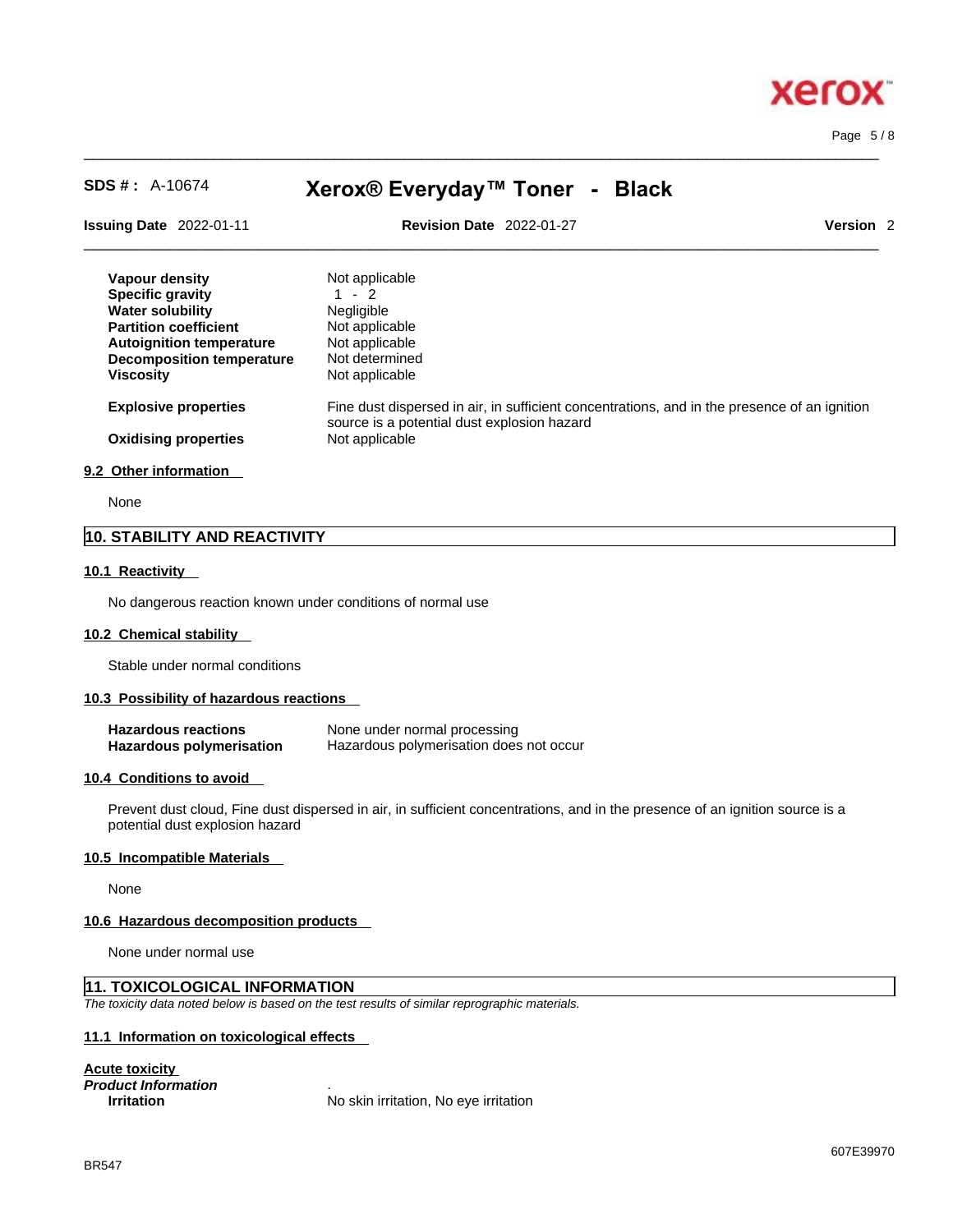| $SDS #: A-10674$                                  | Xerox® Everyday™ Toner - Black                                                                                                                                                                                                                                                                                                                                                                                                                                                                                                                                                                                                                                                                                                                                                                                                                                      |  |
|---------------------------------------------------|---------------------------------------------------------------------------------------------------------------------------------------------------------------------------------------------------------------------------------------------------------------------------------------------------------------------------------------------------------------------------------------------------------------------------------------------------------------------------------------------------------------------------------------------------------------------------------------------------------------------------------------------------------------------------------------------------------------------------------------------------------------------------------------------------------------------------------------------------------------------|--|
| <b>Issuing Date</b> 2022-01-11                    | Version <sub>2</sub><br><b>Revision Date 2022-01-27</b>                                                                                                                                                                                                                                                                                                                                                                                                                                                                                                                                                                                                                                                                                                                                                                                                             |  |
| Oral LD50                                         | $> 5$ g/kg (rat)                                                                                                                                                                                                                                                                                                                                                                                                                                                                                                                                                                                                                                                                                                                                                                                                                                                    |  |
| Dermal LD50<br><b>LC50 Inhalation</b>             | $> 5$ g/kg (rabbit)<br>$> 5$ mg/L (rat, 4 hr)                                                                                                                                                                                                                                                                                                                                                                                                                                                                                                                                                                                                                                                                                                                                                                                                                       |  |
| Chronic toxicity                                  |                                                                                                                                                                                                                                                                                                                                                                                                                                                                                                                                                                                                                                                                                                                                                                                                                                                                     |  |
| Product Information<br><b>Chronic effects</b>     | No known effects under normal use conditions                                                                                                                                                                                                                                                                                                                                                                                                                                                                                                                                                                                                                                                                                                                                                                                                                        |  |
| Carcinogenicity                                   | See "Other Information" in this section.                                                                                                                                                                                                                                                                                                                                                                                                                                                                                                                                                                                                                                                                                                                                                                                                                            |  |
| <b>Other information</b>                          | The IARC (International Agency for Research on Cancer) has listed carbon black as<br>"possibly carcinogenic to humans". However, Xerox has concluded that the presence of<br>carbon black in this mixture does not present a health hazard. The IARC classification is<br>based on studies evaluating pure, "free" carbon black. In contrast, toner is a formulation<br>composed of specially prepared polymer and a small amount of carbon black (or other<br>pigment). In the process of making toner, the small amount of carbon black becomes<br>encapsulated within a matrix. Xeroxhas performed extensive testing of toner, including a<br>chronic bioassay (test for potential carcinogenicity). Exposure to toner did not produce<br>evidence of cancer in exposed animals. The results were submitted to regulatory agencies<br>and published extensively. |  |
| Other toxic effects<br><b>Product Information</b> |                                                                                                                                                                                                                                                                                                                                                                                                                                                                                                                                                                                                                                                                                                                                                                                                                                                                     |  |
| <b>Sensitisation</b>                              | No sensitisation responses were observed                                                                                                                                                                                                                                                                                                                                                                                                                                                                                                                                                                                                                                                                                                                                                                                                                            |  |
| <b>Mutagenic effects</b>                          | Not mutagenic in AMES Test                                                                                                                                                                                                                                                                                                                                                                                                                                                                                                                                                                                                                                                                                                                                                                                                                                          |  |
| <b>Reproductive toxicity</b>                      | This product does not contain any known or suspected reproductive hazards                                                                                                                                                                                                                                                                                                                                                                                                                                                                                                                                                                                                                                                                                                                                                                                           |  |
| <b>Target organ effects</b>                       | None known                                                                                                                                                                                                                                                                                                                                                                                                                                                                                                                                                                                                                                                                                                                                                                                                                                                          |  |
|                                                   |                                                                                                                                                                                                                                                                                                                                                                                                                                                                                                                                                                                                                                                                                                                                                                                                                                                                     |  |

 $\_$  ,  $\_$  ,  $\_$  ,  $\_$  ,  $\_$  ,  $\_$  ,  $\_$  ,  $\_$  ,  $\_$  ,  $\_$  ,  $\_$  ,  $\_$  ,  $\_$  ,  $\_$  ,  $\_$  ,  $\_$  ,  $\_$  ,  $\_$  ,  $\_$  ,  $\_$  ,  $\_$  ,  $\_$  ,  $\_$  ,  $\_$  ,  $\_$  ,  $\_$  ,  $\_$  ,  $\_$  ,  $\_$  ,  $\_$  ,  $\_$  ,  $\_$  ,  $\_$  ,  $\_$  ,  $\_$  ,  $\_$  ,  $\_$  ,

11.2 Information on other hazards

**Aspiration Hazard** 

**Other adverse effects** None known<br> **Aspiration Hazard** Not applicable

**Endocrine disrupting properties** This product does not contain any known or suspected endocrine disruptors

#### **12. ECOLOGICAL INFORMATION**

#### **12.1 Toxicity**

On available data, the mixture / preparation is not harmful to aquatic life

#### **12.2 Persistence and degradability**

Not readily biodegradable

#### **12.3 Bioaccumulative potential**

Bioaccumulation is unlikely

#### **12.4 Mobility in soil**

Insoluble in water

#### **12.5 Results of PBT and vPvB assessment**

607E39970



Page 6 / 8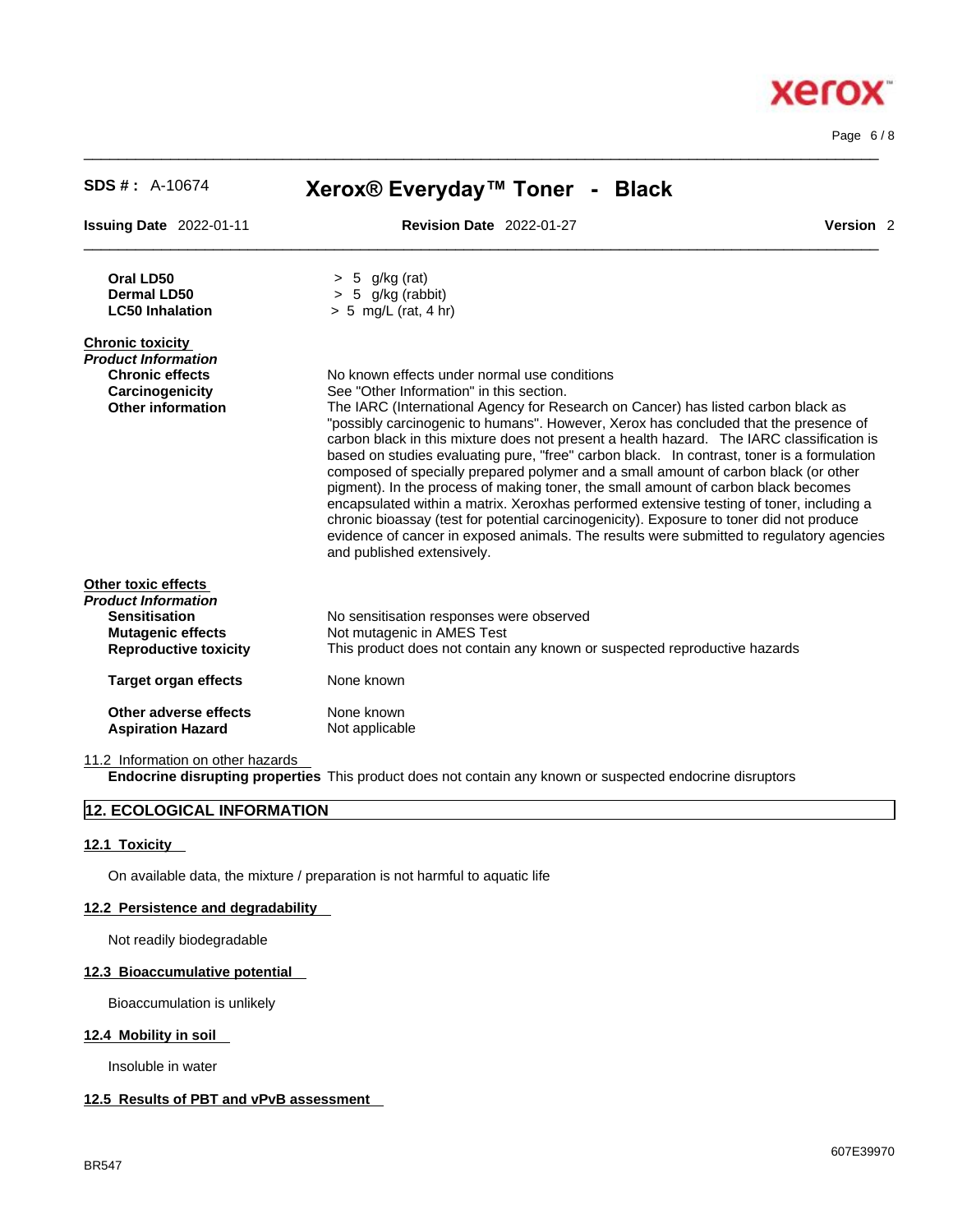Page 7 / 8

хего

# **SDS # :** A-10674 **Xerox® Everyday™ Toner - Black**

 $\_$  ,  $\_$  ,  $\_$  ,  $\_$  ,  $\_$  ,  $\_$  ,  $\_$  ,  $\_$  ,  $\_$  ,  $\_$  ,  $\_$  ,  $\_$  ,  $\_$  ,  $\_$  ,  $\_$  ,  $\_$  ,  $\_$  ,  $\_$  ,  $\_$  ,  $\_$  ,  $\_$  ,  $\_$  ,  $\_$  ,  $\_$  ,  $\_$  ,  $\_$  ,  $\_$  ,  $\_$  ,  $\_$  ,  $\_$  ,  $\_$  ,  $\_$  ,  $\_$  ,  $\_$  ,  $\_$  ,  $\_$  ,  $\_$  ,

**Issuing Date** 2022-01-11 **Revision Date** 2022-01-27 **Version** 2

 $\_$  ,  $\_$  ,  $\_$  ,  $\_$  ,  $\_$  ,  $\_$  ,  $\_$  ,  $\_$  ,  $\_$  ,  $\_$  ,  $\_$  ,  $\_$  ,  $\_$  ,  $\_$  ,  $\_$  ,  $\_$  ,  $\_$  ,  $\_$  ,  $\_$  ,  $\_$  ,  $\_$  ,  $\_$  ,  $\_$  ,  $\_$  ,  $\_$  ,  $\_$  ,  $\_$  ,  $\_$  ,  $\_$  ,  $\_$  ,  $\_$  ,  $\_$  ,  $\_$  ,  $\_$  ,  $\_$  ,  $\_$  ,  $\_$  ,

Not a PBT according to REACH Annex XIII

#### **12.6 Endocrine disrupting properties**

This product does not contain any known or suspected endocrine disruptors

#### **12.7 Other adverse effects**

Although toner is not an aquatic toxin, microplastics may be a physical hazard to aquatic life and should not be allowed to enter drains, sewers, or waterways.

| 13. DISPOSAL CONSIDERATIONS   |                                                                                                                                                                             |  |
|-------------------------------|-----------------------------------------------------------------------------------------------------------------------------------------------------------------------------|--|
| 13.1 Waste treatment methods  |                                                                                                                                                                             |  |
| <b>Waste Disposal Method</b>  | Can be landfilled or incinerated, when in compliance with local regulations<br>If incineration is to be carried out, care must be exercised to prevent dust clouds forming. |  |
| <b>EWC Waste Disposal No.</b> | 08 03 18                                                                                                                                                                    |  |
| <b>Other information</b>      | Although toner is not an aquatic toxin, microplastics may be a physical hazard to aquatic life<br>and should not be allowed to enter drains, sewers, or waterways.          |  |

#### **14. TRANSPORT INFORMATION**

#### **14.1 UN/ID No**

Not regulated

#### **14.2 Proper shipping name**

Not regulated

#### **14.3 Transport hazard class(es)**

Not classified

#### **14.4 Packing Group**

Not applicable

#### **14.5 Environmental hazards**

Presents little or no hazard to the environment

#### **14.6 Special precautions for users**

No special precautions are needed in handling this material

#### **14.7 Transport in bulk according to MARPOL 73/78 and the IBC Code**

Not applicable